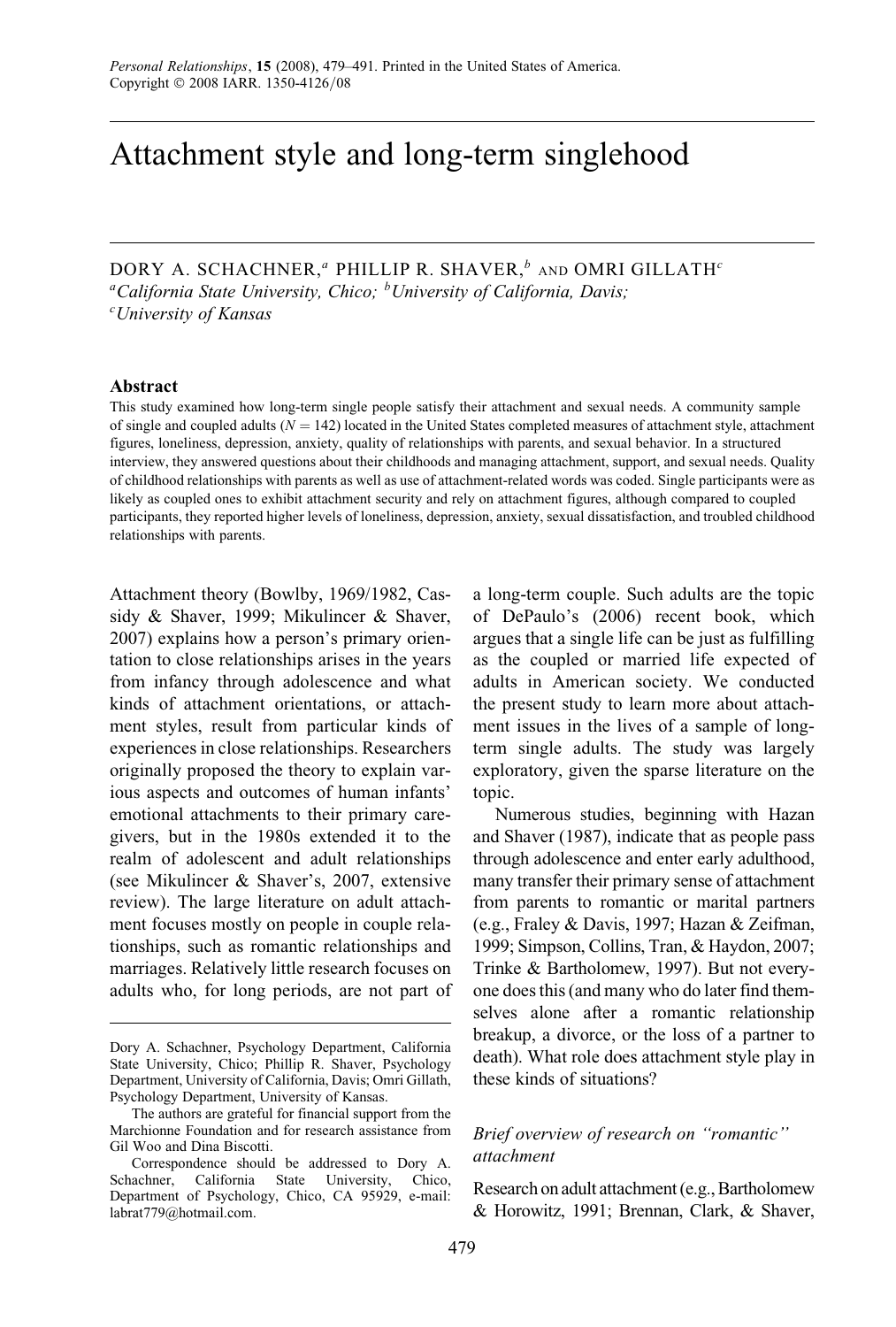480 D. A. Schachner, P. R. Shaver, and O. Gillath

1998) indicates that individual differences in attachment style form two dimensions of attachment insecurity: attachment anxiety (i.e., anxiety about rejection or abandonment) and avoidance (i.e., avoidance of intimacy or interdependence). Securely attached people score low on both dimensions. Individual differences in anxiety and avoidance predict differences in the ways people experience romantic and sexual relationships. Relatively secure individuals, for example, tend to have long, stable, and satisfying relationships characterized by high investment, trust, and friendship (e.g., Collins & Read, 1990; Simpson, 1990). They find it easy to provide responsive care to their relationship partners (Collins, Guichard, Ford, & Feeney, 2006) and are relatively comfortable with intimacy, including sexual intimacy (e.g., Schachner & Shaver, 2004; Tracy, Shaver, Albino, & Cooper, 2003).

Attachment anxiety is associated with worrying about one's attractiveness and lovability, an extension of anxious individuals' general concern with rejection and abandonment (Tracy et al., 2003). In a study of mate poaching (i.e., appropriating someone else's mate or having one's own partner lured away; Schmitt & Buss, 2001), anxiously attached people believed that their partners are open to poaching by someone else (Schachner & Shaver, 2002).

According to Tracy and colleagues (2003), avoidant attachment ''interferes with intimate, relaxed sexuality because sex inherently calls for physical closeness and psychological intimacy, a major source of discomfort for avoidant individuals'' (p. 141). Avoidant adults express dislike for much of sexuality, especially its affectionate and intimate aspects (Hazan, Zeifman, & Middleton, 1994; Schachner & Shaver, 2004), yet they also adopt more accepting attitudes toward casual sex and tend to have more ''one-night stand'' sexual encounters than secure or anxious people (Brennan & Shaver, 1995; Feeney, Noller, & Patty, 1993; Fraley, Davis, & Shaver, 1998).

# Adult attachment theory applied to single adults

There are at least three ways to think about how long-term single adults might be characterized in terms of attachment. Single adults might be more avoidant than partnered or married adults (i.e., they might score higher than this group on the avoidance dimension of attachment style). Avoidant individuals favor independence and self-reliance, and researchers have identified many of the cognitive strategies used to maintain a sense of separateness and autonomy (e.g., cultivating more than one sexual partner at a time, suppressing feelings of love and commitment). Alternatively, single adults might be attachment-anxious people who have been rejected by relationship partners who would not accept their anxiety, clinginess, and intrusiveness. Finally, in line with DePaulo's (2006) argument, single adults might rely on attachment figures in more or less the same way that partnered or married adults do, but their attachment figures might be people other than a marital or romantic partner (e.g., parents, close friends, siblings). In other words, long-term singles might, on average, be just as secure as long-term coupled adults.

To explore these different possibilities, we conducted a study in two parts. Coupled and uncoupled (i.e., long-term single) adults first completed a packet of questionnaires at home and then later trained research assistants interviewed them about how they dealt with attachment, sexual, and support needs and issues. The questionnaires determined each participant's attachment style, attachment figures, and the recalled quality of their relationships with their parents (which might have influenced both their attachment style and their decision to remain single). We also inquired about the quality of their lives in general—for example, their characteristic affective tone and degree of loneliness. The subsequent interview provided additional details in the participants' own words.

Based on previous research, we predicted that attachment-related issues would be experienced and handled by single adults (compared with roughly matched married adults) in one or both of the following ways: (a) Single adults might exhibit less secure patterns of attachment than partnered adults. (b) Single adults might rely on attachment figures in more or less the same way that partnered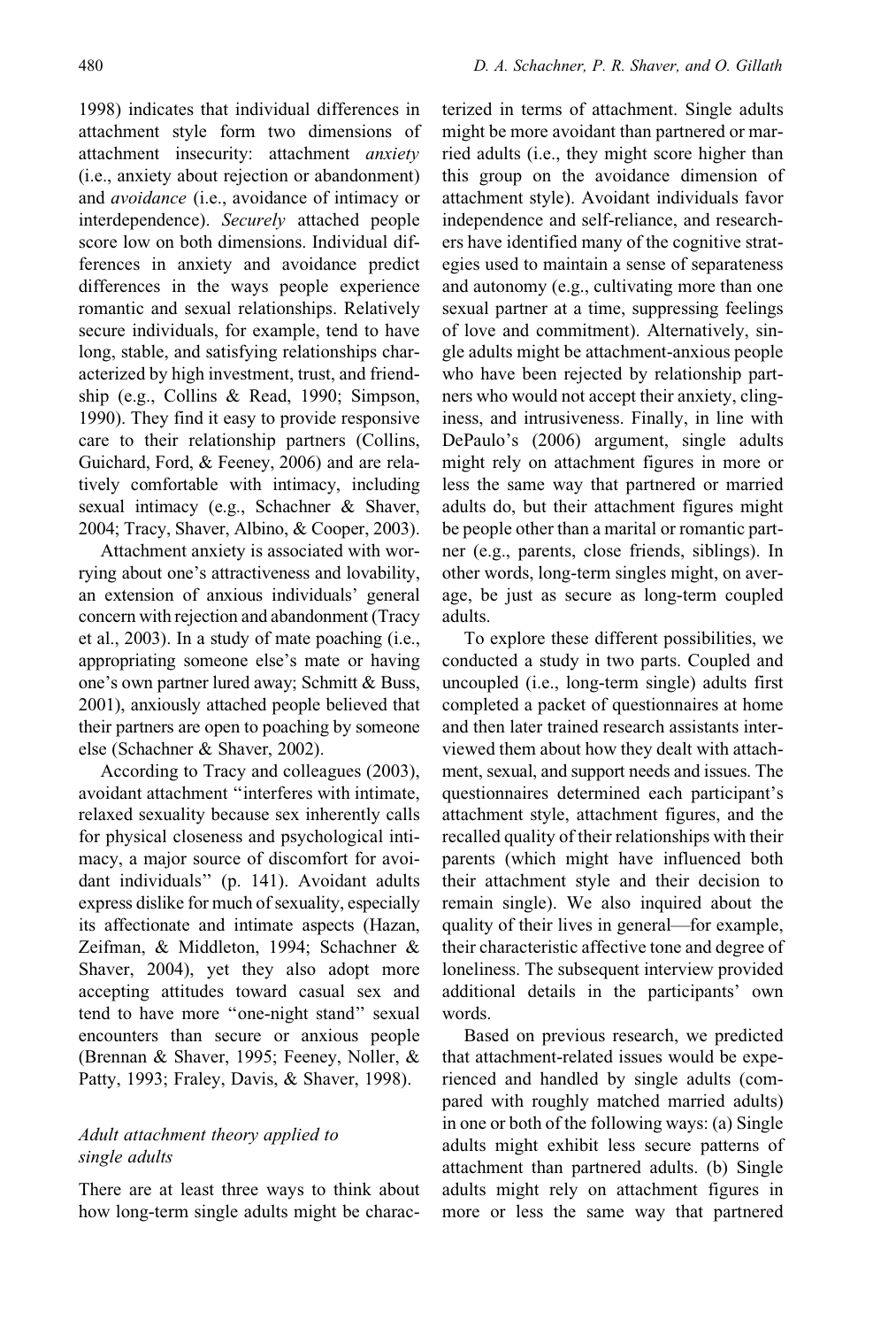adults do, but their attachment figures might be people other than a romantic or marital partner (e.g., parents, close friends, siblings). In addition, we explored the possibility that adults who remain single might have had more troubled childhoods or troubled relationships with one or both parents, which resulted in an insecure attachment style and a negative view of long-term romantic relationships. We also examined the affective states of the singled and coupled participants in the study.

## Method

### Description of participants

The sample consisted of 142 people, 61 men and 81 women, 73 coupled and 69 single, aged 25–55 ( $M = 40$ ) years, located in the Sacramento area of California in the United States. Eighty-two percent described themselves as heterosexual (the others as bisexual or exclusively homosexual). Regarding ethnicity, 63% were Caucasian, 8% Hispanic, 3% Asian American, 3% African American, and the rest ''other'' (of mixed ethnic background or from a smaller minority ethnic group such as Native American). To locate an appropriate sample of single participants, we advertised our study in local newspapers. For the purposes of this study, we defined "single" as "not in a committed relationship for the past three or more years and not likely to become committed in the near future (within the next year or so).'' The single participants nominated the coupled participants, as a way of roughly matching on demographics. We paid all participants US\$50.00 for completing the study.

## Part 1—Questionnaires

For the first part of the study, individuals who responded to the solicitation ads received, via mail, an envelope containing a packet of questionnaires. The packet included the following measures in addition to several demographic questions: A adaptation of the Experiences in Close Relationships scales (ECR; Brennan et al., 1998), the WHOTO scale (Fraley & Davis, 1997; Hazan & Zeifman, 1999), the Parental Acceptance–Rejection Questionnaire

(PARQ; Rohner, 1986), the UCLA Loneliness Scale (Version 3; Russell, 1996), and the Brief Symptom Inventory (BSI; Derogatis, 1975). We discuss each measure in further detail below.

An adaptation of the ECR. The original ECR scales, which measured attachmentrelated anxiety and avoidance, contained 36 statements about feelings and experiences in romantic relationships. Participants in the present study received a revised version in which they rated statements about feelings and experiences in close relationships more generally (rather than romantic relationships specifically). They indicated their agreement or disagreement with each statement (e.g., a sample item from the anxiety subscale is ''I worry about being abandoned'' and a sample item from the avoidance subscale is ''I feel comfortable depending on others'' [reverse scored]) based on their general relationship experiences. The ECR assesses agreement with a 7-point scale ranging from 1 *(disagree*) strongly) to 7 (agree strongly). Scores of studies have used these scales, in both romantic and general forms, always with high reliability and construct validity (see Mikulincer & Shaver, 2007, chap. 4, for a recent review of measures and measurement issues). In the present study, we found alpha reliability coefficients of .91 for anxiety and .90 for avoidance.

WHOTO scale. The WHOTO scale identified people who served as attachment figures for a particular participant. (We defined attachment figures as people who provide a ''safe haven'' in times of stress and a ''secure base'' for exploration of challenging problems and activities; Bowlby, 1969/1982). The instructions read, ''The statements below refer to the most important people in your life. Rather than using names, answer with a term that defines how each is related to you (mother, brother, romantic partner best friend).'' Example statements include, ''person(s) you most like to spend time with'' and ''person(s) you know will always be there for you, no matter what.'' The measure contains two statements for each of four aspects of an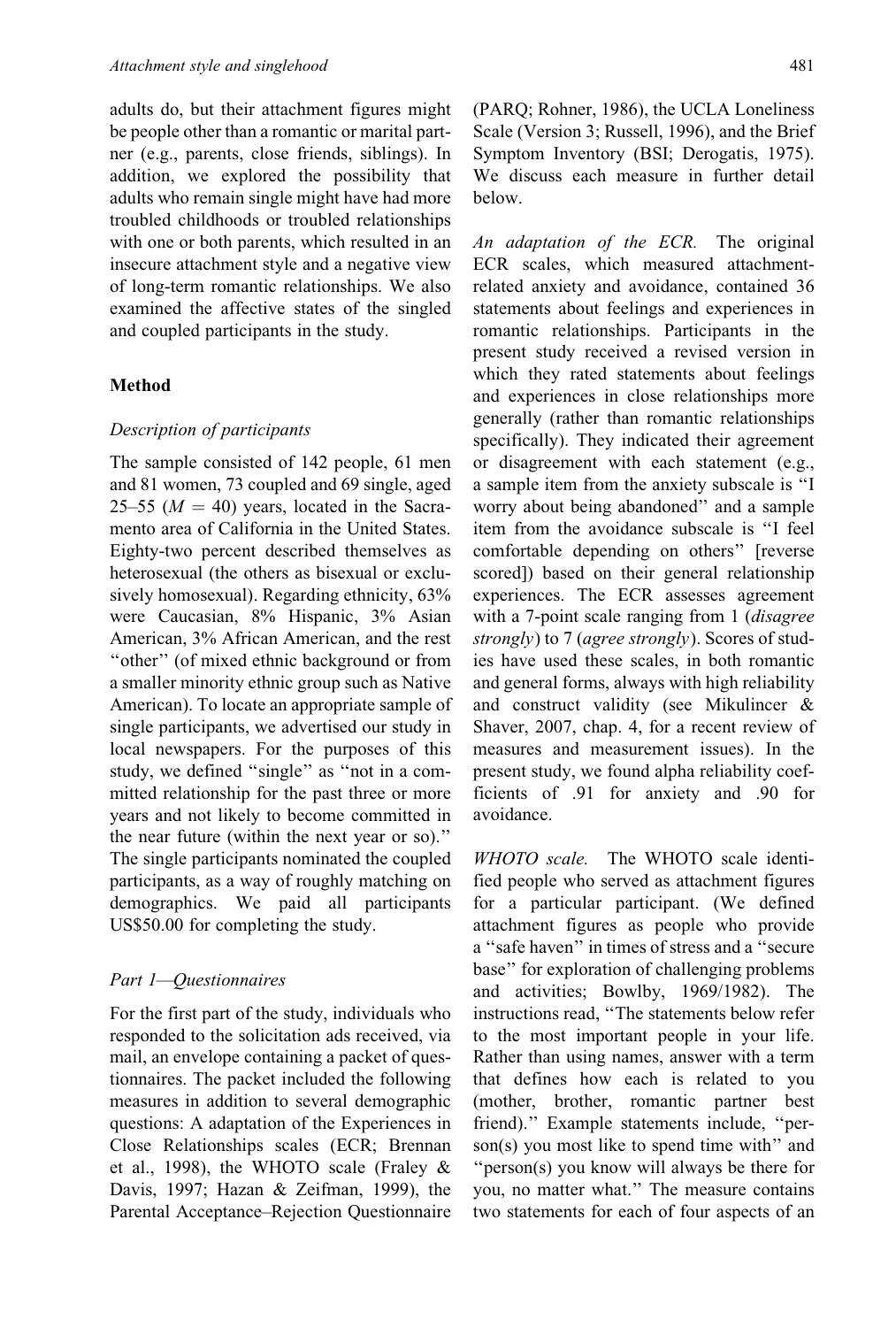attachment figure (proximity, separation anxiety, safe haven, and secure base). Numerous questionnaire studies and experiments have used this measure successfully (e.g., Mikulincer, Gillath, & Shaver, 2002; Trinke & Bartholomew, 1997; see Mikulincer & Shaver, 2007, for a review). It allows participants to name as many attachment figures as they choose, so it is not biased toward naming only one person or one kind of person, such as a romantic partner. The information obtained from the WHOTO scale allowed comparisons of number and kinds of attachment figures (e.g., boyfriend, wife, mother, brother, friend).

PARQ. The PARQ scales retrospectively assess participants' childhood attachments and relationships with parents. The PARQ mother and father scales contain 73 items each, describing how parents may or may not have acted toward their children. These items form five subscales: Warmth/Affection, Aggression/Hostility, Neglect/Indifference, Rejection, and Control. Participants indicated the extent to which each statement characterized their mother or father on a scale ranging from 1 (almost always true) to 4 (almost never true). Example items include ''My father (mother) took an active interest in me'' and ''My father (mother) yelled at me when s/he was angry.'' In this study, alpha reliability coefficients for the scales ranged from .86 to .97 for mother and from .88 to .97 for father.

UCLA Loneliness Scale. The UCLA Loneliness Scale assesses participants' general loneliness using 20 items that ask how often they experienced certain feelings related to loneliness but without explicitly using the potentially stigmatizing word ''loneliness.'' Example items include: ''How often do you feel close to people?'' and ''How often do you feel isolated from others?'' Participants answered each item on a scale ranging from 1 (never) to 4 (always). In the present study, the reliability coefficient for the 20-item scale was .94.

BSI. The BSI consists of 53 items measuring various negative psychological symptoms and emotional states. The items combine to form 10 scales, 2 of which we examined for the purposes of this study: the six-item depression subscale and the six-item general anxiety subscale. Participants answered each item by indicating how often a particular symptom or emotional state distressed them in the past week using a scale ranging from 0 *(not at*) all) to 4 (extremely). Examples of items from the depression subscale include ''thoughts of ending your life'' and ''feelings of worthlessness''; examples from the anxiety subscale include ''feeling tense or keyed up'' and ''nervousness or shakiness inside.'' The reliability coefficients for these subscales reached .86 and .85, respectively.

# Part 2—Interview

We obtained additional information from each participant in an interview. The interview covered (a) some of the key issues addressed in the Adult Attachment Interview (see Hesse, 1999, for an overview), especially how a person conceptualizes and feels about his or her childhood relations with attachment figures (e.g., parents), (b) the participant's own ideas about why he or she is currently partnered or single, (c) how the participant typically handles threats and stresses (e.g., relying on a particular other person, relying on any of several supportive people, coping with the problem autonomously), (d) how the person deals with sexuality and sexual needs, and (e) what the person expects old age to be like with or without a particular committed partner. Some single people may expect old age to be pretty much like earlier phases of adulthood, or they may expect to be partnered by the time they reach old age, or they may expect to create a particular kind of support system. Partnered people, in contrast, may assume that their partner will be with them in old age or they may expect to rely on a broader support network if that per son is no longer around.

Three trained interviewers (two advanced psychology students and one advanced sociology student) administered the interviews. All had previous interview experience and, in addition, had specific training with the interview schedule designed for this study. We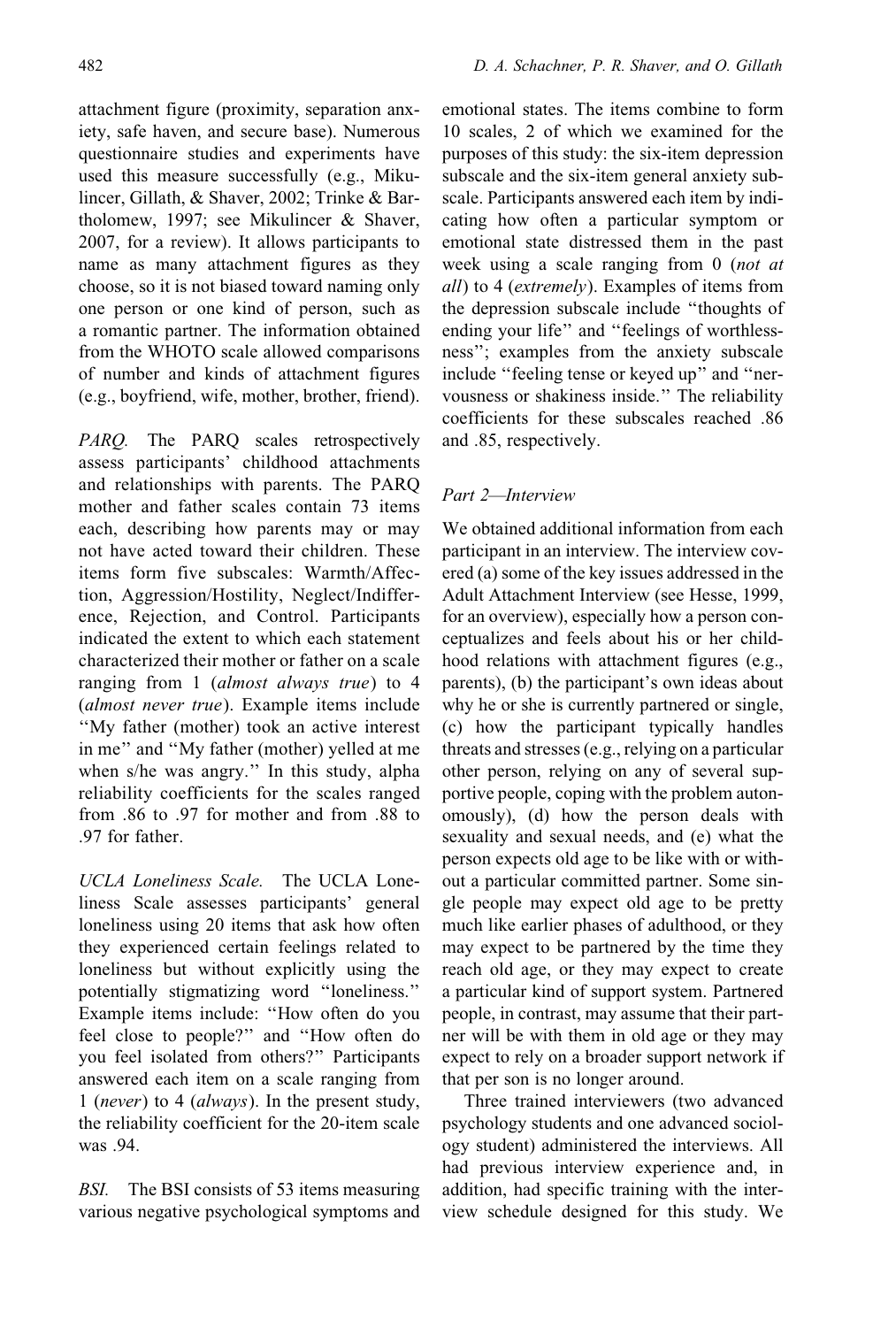tape-recorded the interviews and transcribed them verbatim, as with the Adult Attachment Interview (Hesse, 1999; Main, Kaplan, & Cassidy, 1985). Two independent judges who were blind to participants' scores on the various measures coded the transcripts. We used only one of the coding scales, a single rating of quality of the interviewee's childhood relationships with parents, for the present report. The scale ranged from 1 (very positive relationship with parents) to 5 (very negative relationship with parents). The correlation between the two coders' ratings was .73, indicating adequate reliability. We averaged the two ratings for each participant and treated the mean score as an independent variable. We also took from the interview transcripts certain information about sexuality (e.g., whether or not the person masturbated or had multiple or casual sexual partners).

We further analyzed the transcribed interviews using the Linguistic Inquiry and Word Count (LIWC; Pennebaker, Francis, & Booth, 2001), a text-analysis program based on the assumption that using particular words, either spoken or written, reflects one's characteristic thoughts and emotions. Because the creators of the original LIWC dictionary did not design it specifically to include attachment-relevant words, we supplemented it with 19 words, 10 positive attachment-related words (affectionate, caring, cuddle, empathy, reliable, romantic, supportive, trusting, considerate, and optimistic), and 9 negative attachment-related words (distrust, frustrated, insecure, insensitive, unemotional, separation, lonely, alone, and isolated). We derived the words largely from previous attachment studies (e.g., Mikulincer et al., 2002). The LIWC program counts every occurrence of a word in its dictionary and expresses this number as the ratio of that word to all words produced. We assigned each word to a particular category (e.g., positive or negative attachment-related words) and the use of that category as a whole can be determined.

# **Results**

Table 1 presents descriptive statistics for the main variables in the study, and Table 2 displays the zero-order correlations among the attachment scales (anxiety and avoidance) and negative affect variables (loneliness, depression, and anxiety), grouped by relationship status and gender. As Table 2 shows, we found many significant correlations (with the alpha level for significance being set at  $p < .05$ ).

As also shown in Table 1, we compared the single and coupled participants in a series of independent sample  $t$  tests. Single and coupled participants differed most notably in their levels of depression and general anxiety, with single people having significantly higher levels of both forms of negative affect. Despite the attempt to match demographic characteristics, at least roughly, between single and coupled participants, those who were single were significantly older than those who were coupled. A chi-square analysis revealed no significant difference in sexual orientation (heterosexual,

|                      |        | M       | <i>SD</i> |         |           |
|----------------------|--------|---------|-----------|---------|-----------|
| Variable             | Single | Coupled | Single    | Coupled | t(140)    |
| Age                  | 42.64  | 38.42   | 9.99      | 9.37    | $-2.57**$ |
| Attachment anxiety   | 3.23   | 2.93    | 1.06      | 1.23    | $-1.54$   |
| Attachment avoidance | 3.36   | 3.10    | 1.07      | 1.18    | $-1.39$   |
| Loneliness           | 2.24   | 2.02    | 0.52      | 0.56    | $-2.39$   |
| General anxiety      | 0.76   | 0.48    | 0.94      | 0.48    | $-2.29**$ |
| Depression           | 0.85   | 0.54    | 0.87      | 0.64    | $-2.44**$ |

Table 1. Means and standard deviations for attachment variables, loneliness, general anxiety, and depression, grouped by relationship status and compared via t test

 $*_{p} < .01$ .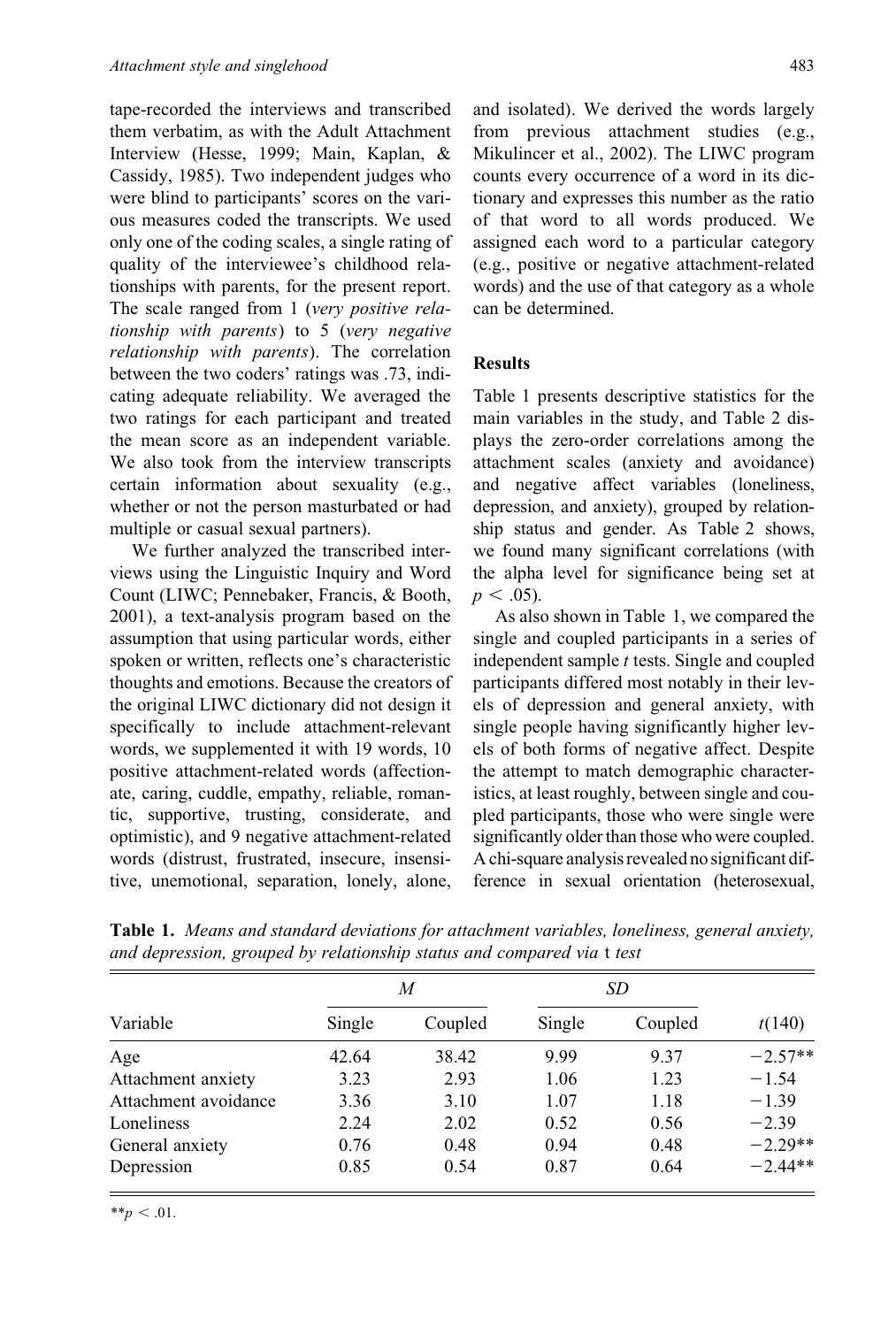| Variables            |          | 2        | 3        | 4        | 5        |
|----------------------|----------|----------|----------|----------|----------|
| Single ( $n = 69$ )  |          |          |          |          |          |
| Attachment anxiety   |          | .268     | $.537**$ | .225     | .329     |
| Attachment avoidance | .182     |          | $.533**$ | $.556**$ | $.524**$ |
| Loneliness           | .335     | $.415*$  |          | .271     | $.639**$ |
| General anxiety      | $.409*$  | .305     | $.393*$  |          | $.685**$ |
| Depression           | $.503**$ | .214     | $.556**$ | $.747**$ |          |
| Coupled ( $n = 73$ ) |          |          |          |          |          |
| Attachment anxiety   |          | $.354*$  | $.574**$ | $.391*$  | $.625**$ |
| Attachment avoidance | .001     |          | $.700**$ | $.397*$  | $.561**$ |
| Loneliness           | .331     | $.518**$ |          | $.329*$  | $.722**$ |
| General anxiety      | $.467**$ | .038     | .302     |          | $.423**$ |
| Depression           | $.350*$  | .002     | $.498**$ | $.645**$ |          |

Table 2. Pearson correlations between attachment variables, loneliness, general anxiety, and depression, according to gender and relationship status

Note. Correlation coefficients for women are above the diagonal and for men, below the diagonal.  $*_{p}$  < .05.  $*_{p}$  < .01.

homosexual, or bisexual) between single and coupled participants, even when we collapsed homosexual and bisexual participants into a single category ( $ns = 8$  coupled and 12 single) and compared with heterosexual participants ( $ns =$ 61 coupled and 54 single).

# Relationship status, attachment, and negative affect

We further analyzed these data using a binary logistic regression analysis predicting relationship status (coupled vs. single, coded as cou $pled = 0$  and single = 1) from gender and the two attachment dimensions as well as the interactions between gender and attachment. We treated these factors conceptually as independent variables—that is, as predictors, even though we cannot be certain that attachment style actually developed before a person's relationship status.

The main effects did not reach significance, but we found a two-way interaction between anxiety and gender, Wald  $\chi^2(1) = 5.34$ , odds ratio  $= 0.38$ ,  $p = .02$ , such that only among men wasthere a significant association between being single and reporting higher attachment anxiety. The mean attachment anxiety scores for single and coupled women were almost identical: 3.17 and 3.14, but the means for single and coupled men differed: 3.29 and 2.62,  $t(62) = 2.92$ ,  $p = .005$ . This gender difference in anxiety among single people may be due to traditional gender roles, which promote the expectation that men will initiate relationships and thereby risk rejection.

In an additional set of regression analyses for continuous dependent variables, we predicted negative emotions (loneliness, depression, and general anxiety) from gender, relationship status, and the attachment dimensions—anxiety and avoidance.<sup>1</sup> (Recall that Table 2 shows the zero-order correlations.) For loneliness, the overall multiple  $R(0.70)$ was highly significant ( $p < .001$ ), and we found significant main effects of gender (with men being lonelier;  $\beta$ , the standardized regression coefficient for gender, was  $-.17, p < .01$ ); anxiety (with more anxiously attached people being lonelier,  $\beta = .35$ ,  $p < .001$ ); and avoidance (with more avoidantly attached people being lonelier,  $\beta = .47$ ,  $p < .001$ ); but not for relationship status ( $\beta = .10, ns$ ). For depression, the overall  $R$  (.55) was highly significant ( $p < .001$ ), and we found significant

<sup>1.</sup> In these analyses, we considered gender, relationship status, and the attachment scores to be independent variables because the negative affect measures refer to current states, whereas the other variables are, or are likely to be (in the case of the attachment dimensions), longer lasting.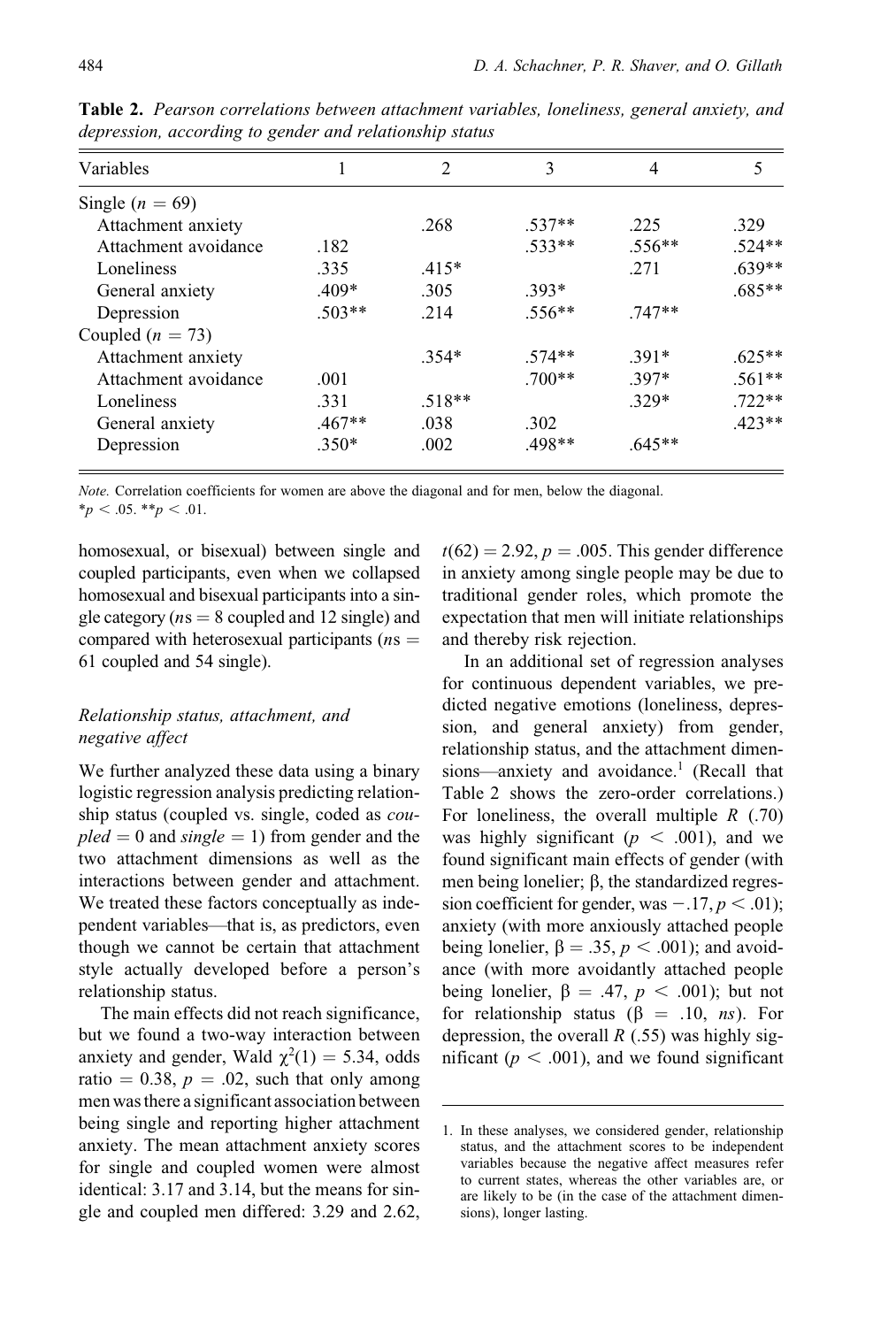main effects of anxiety (with more anxiously attached people being more depressed,  $\beta = .40$ ,  $p < .001$ ) and avoidance (with more avoidantly attached people being more depressed,  $\beta = .26$ ,  $p = .001$ ). For general anxiety, the overall R (.46) was highly significant ( $p <$ .001), and we found significant main effects of anxiety (with more anxiously attached people scoring higher on general anxiety,  $\beta = .25$ ,  $p = .002$ ) and avoidance (with more avoidantly attached people scoring higher on general anxiety,  $\beta = .29$ ,  $p < .001$ ). Overall, then, relationship status, while having a small association with negative emotional states, was not nearly as important as attachment insecurity in predicting negative affect.

#### Relationship status and sexual needs

One of the interview questions asked participants about various ways in which they dealt with sexual needs and desires. In this sample, none of the coupled participants reported having multiple or casual sex partners, while 24 of the single participants did, a highly significant difference,  $\chi^2(1) = 30.22, p < .001$ . Single participants high on avoidant attachment were especially likely to engage in sex with casual partners,  $F(1, 107) = 5.37, p = .02$ , a finding consistent with the previous literature (e.g., Brennan & Shaver, 1995; Feeney et al., 1993; Gillath & Schachner, 2006). We also found a significant difference in reported masturbation, with single people  $(n = 42)$  being more likely to masturbate than coupled people  $(n = 26), \chi^2(1) = 8.0, p = .005$ . Regarding satisfaction with one's sex life, coupled participants expressed significantly more satisfaction than single participants,  $F(1, 107) =$ 18.62,  $p < .001$ . Overall, then, single people were more likely than coupled ones to engage in casual sex, to masturbate, and to be less satisfied with their sex lives.

# Quality of childhood relationships with parents

Another interview question asked about childhood relationships with parents, an issue also addressed through the PARQ mother and father subscales. Table 3 shows, separately for single and coupled individuals, correlations between the coders' ratings of childhood relationship quality and the PARQ subscales. Coders' assessment of negativity in relationships with parents (indicated by higher scores on the rating scale) was significantly correlated with the PARQ subscales measuring parental hostility, neglect, and rejection, regardless of parent (mother or father) and participant's relationship status. In contrast, the ratings were negatively correlated with the PARQ subscale measuring warmth, regardless of parent (mother or father) or participant's relationship status. The only PARQ subscale that was not significantly correlated with coders' overall ratings of child–parent relationships was the scale measuring parental control, which the coders did not specifically consider. Overall, we found a similar pattern of correlations for both single and coupled participants.

In a binary logistic regression analysis predicting relationship status from the coders' ratings of childhood relationship quality and the PARQ subscales (leaving out the control subscales), the overall analysis was significant,  $\chi^2(9) = 17.5$ ,  $p = .04$ . The significant independent variables included mother's neglect/indifference, Wald  $\chi^2(1) = 6.94$ , odds ratio  $= 1.25$ ,  $p = .008$ , and mother's warmth/ affection, or lack thereof, Wald  $\chi^2(1) = 3.92$ , odds ratio  $= 1.09$ ,  $p = .05$ . Father's neglect/ indifference had a marginally significant effect, Wald  $\chi^2(1) = 2.78$ , odds ratio = 0.91,  $p = .10$ . Overall, the single participants seem to have had worse relationships with parents during childhood or at least seem to look back on them in that way, with the major issue being neglect, indifference, and lack of parental warmth and affection.

The correlations in Table 3 show that some of the parent variables were also associated with the attachment dimensions, as one would expect based on attachment theory, but various exploratory analyses did not suggest that the links between childhood relationships with parents and current relationship status (single vs. coupled) could be explained by the attachment variables as mediators. Thus, we found indications that childhood experiences with parents helped to explain both single status and attachment insecurities in adulthood, but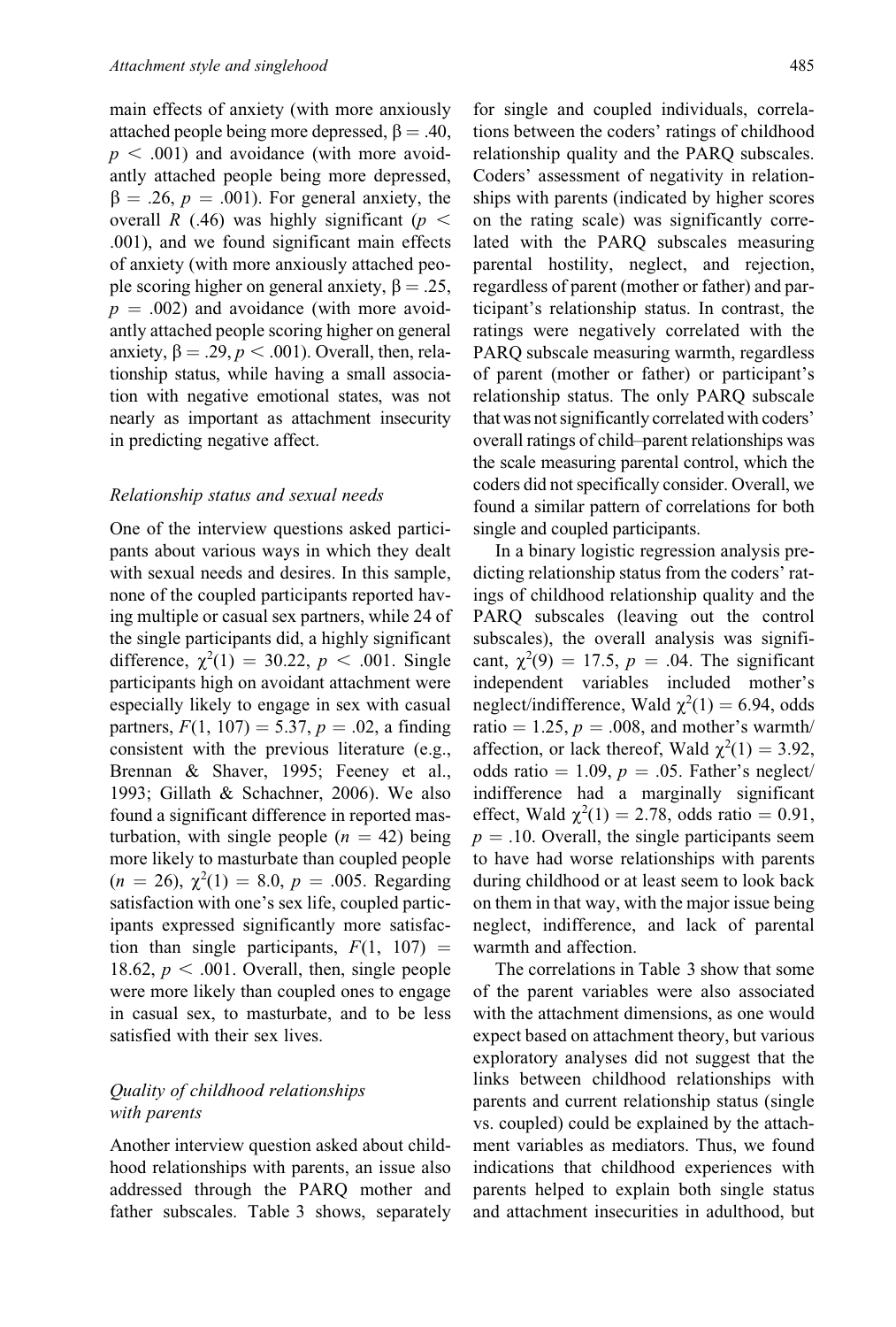| ship status          |                |                                                                                                                                                                                  |  |                                                                  |  |  |  |  |
|----------------------|----------------|----------------------------------------------------------------------------------------------------------------------------------------------------------------------------------|--|------------------------------------------------------------------|--|--|--|--|
| Variables            |                | 2                                                                                                                                                                                |  |                                                                  |  |  |  |  |
| Coder ratings        |                |                                                                                                                                                                                  |  | $\begin{array}{r} 5 \\ 5 \\ 3 \\ -6 \\ -6 \\ \hline \end{array}$ |  |  |  |  |
| Father warmth        | $-.65**$       |                                                                                                                                                                                  |  |                                                                  |  |  |  |  |
| Father hostility     | $46***$        |                                                                                                                                                                                  |  |                                                                  |  |  |  |  |
| Father neglect       | $71**$         |                                                                                                                                                                                  |  |                                                                  |  |  |  |  |
| Father rejection     | 61**           |                                                                                                                                                                                  |  |                                                                  |  |  |  |  |
| Father control       | $\frac{13}{2}$ |                                                                                                                                                                                  |  |                                                                  |  |  |  |  |
| Mother warmth        | $**07$         |                                                                                                                                                                                  |  |                                                                  |  |  |  |  |
| Mother hostility     | $45**$         |                                                                                                                                                                                  |  |                                                                  |  |  |  |  |
| Mother neglect       | $.56***$       |                                                                                                                                                                                  |  |                                                                  |  |  |  |  |
| Mother rejection     | 53**           | $-52$<br>$-52$<br>$-52$<br>$-52$<br>$-17$<br>$-17$<br>$-17$<br>$-17$<br>$-17$<br>$-17$<br>$-17$<br>$-17$<br>$-18$<br>$-17$<br>$-19$<br>$-19$<br>$-19$<br>$-19$<br>$-19$<br>$-19$ |  |                                                                  |  |  |  |  |
| Mother control       | පි             |                                                                                                                                                                                  |  |                                                                  |  |  |  |  |
| Attachment anxiety   |                |                                                                                                                                                                                  |  |                                                                  |  |  |  |  |
| Attachment avoidance |                |                                                                                                                                                                                  |  |                                                                  |  |  |  |  |

Table 3. Pearson correlations between coder ratings of parental quality, the PARQ subscales, and the attachment dimensions, according to relation-

Table 3. Pearson correlations between coder ratings of parental quality, the PARQ subscales, and the attachment dimensions, according to relation-

|                          | ׇ֠֕֡                                                                                                                      |   |
|--------------------------|---------------------------------------------------------------------------------------------------------------------------|---|
|                          | ţ<br>$\vert$<br>$\overline{\phantom{a}}$                                                                                  |   |
|                          | i                                                                                                                         |   |
|                          | $\ddot{ }$<br>ׇ֖֚֬֕֓<br>$\frac{1}{2}$<br>į<br>١                                                                           |   |
|                          | ļ<br>I<br>I<br>$\ddot{\phantom{a}}$<br>$\frac{1}{2}$<br>j<br>Ì<br>$\ddot{\phantom{a}}$<br>ļ<br>י<br>י<br>l<br>$-1.1$<br>ł |   |
| $\overline{\phantom{a}}$ | Ï<br>∘<br>í                                                                                                               | ļ |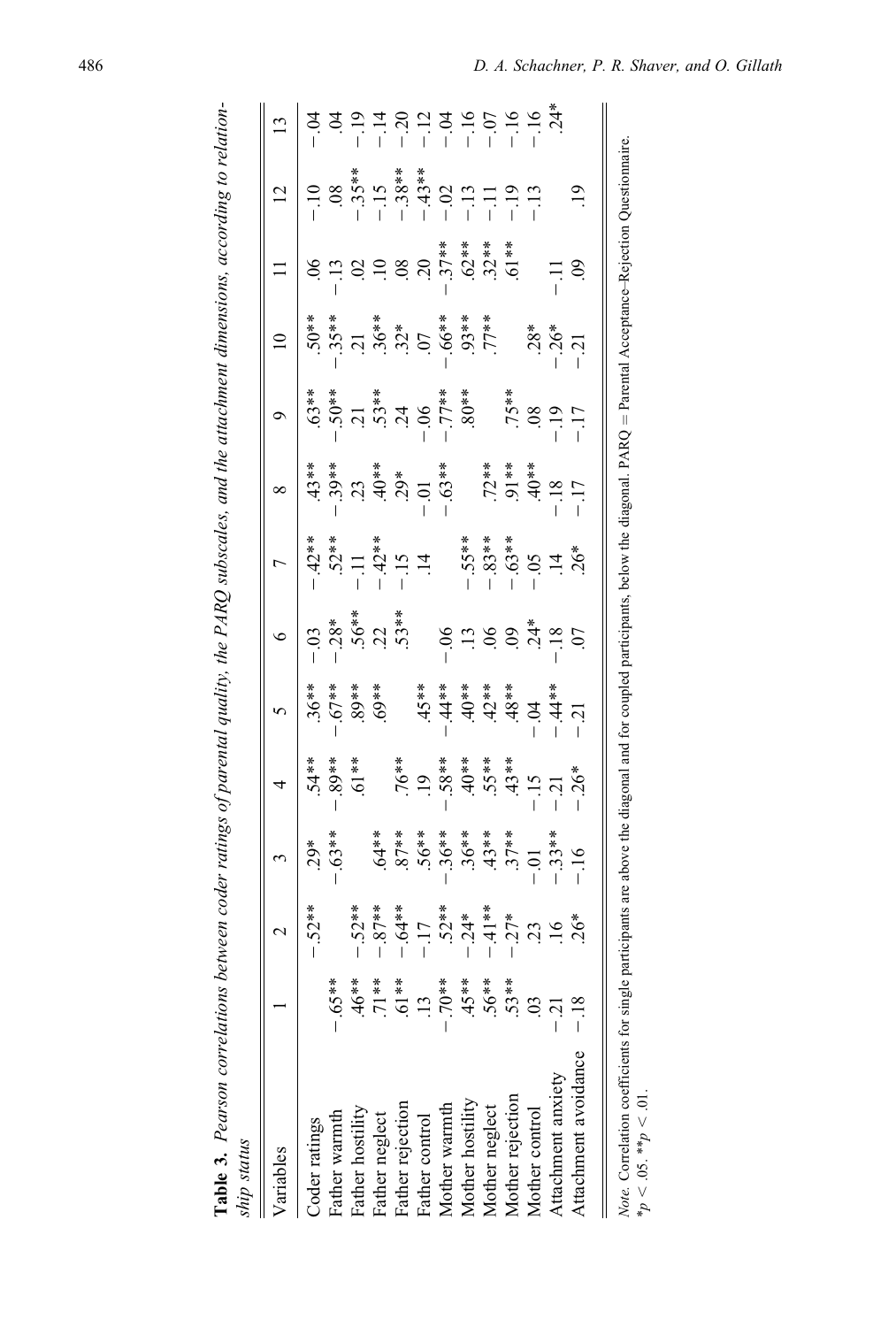at least with the current sample size, it was not possible to view attachment insecurity as a mediator between childhood experiences and adult relationship status.

# How participants' attachment needs were typically met (WHOTO data)

As explained earlier, we used the WHOTO scale (as adapted by Fraley & Davis, 1997) to identify people in the participants' lives who served various attachment-figure functions: allowing close proximity and providing forms of support a person would miss if separation or loss occurred, providing a safe haven, and serving as a secure base. The scale contains two questions for each of these four aspects of an attachment figure (proximity, separation anxiety, safe haven, and secure base). For each of the eight questions, participants could name as many or as few attachment figures as they chose.

We coded open-ended responses to the WHOTO scale and reduced them to the following categories: mother, father, romantic partners, best friends, other friends, brothers, sisters, other relatives (i.e., aunt, uncle, niece, nephew, grandparents), and one's children. We then compared the single and coupled participants in chi-square analyses with respect to the number of times they mentioned someone in one of these categories when answering each of the four kinds of questions. Although we found a trend in the direction of coupled people having more attachment figures than single people ( $Ms = 32.33$  and 29.19, respectively), the difference was not significant.

For the proximity function (i.e., being a person to whom a participant liked to maintain proximity), of course, coupled participants  $(n = 68)$  more often mentioned romantic or marital partners than did single participants  $(n = 15)$ ,  $\chi^2(1) = 74.49$ ,  $p < .001$ . Coupled participants also more often mentioned maintaining proximity to their children ( $ns = 39$ ) and 25 for coupled and single people, respectively),  $\chi^2(1) = 4.24$ ,  $p < .05$ , which might have occurred because more coupled than single participants had children (61% of coupled participants reported having at least one child compared to 42% of single participants).

Indeed, a chi-square analysis examining only participants who had at least one child revealed no significant difference between single and coupled people in the use of children as attachment figures,  $\chi^2(1) = .18$ ,  $p > .05$ . Single participants, on the other hand, more often mentioned maintaining proximity to best friends ( $n = 31$ ) than did coupled participants  $(n = 20), \chi^2(1) = 4.74, p < .05.$ 

For the safe haven function of attachment figures (i.e., having a person on whom one can depend in times of need), again as expected, coupled participants ( $n = 64$ ) more often mentioned romantic or marital partners than did single participants ( $n = 12$ ),  $\chi^2(1) = 70.43$ ,  $p < .001$ . As with the proximity function, coupled participants more often than single participants mentioned using their children as a safe haven ( $ns = 26$  and 12 for coupled and single people, respectively),  $\chi^2(1) = 6.01, p = .01$ . A chi-square analysis including only those participants with at least one child again revealed no significant difference between single and coupled people in using one's children as a safe haven,  $\chi^2(1) = 2.20$ . The only significant finding for the separation anxiety reaction to being separated from an attachment figure was that, once again, coupled participants  $(n = 64)$ more often mentioned romantic or marital partners than did single participants  $(n =$ 12),  $\chi^2(1) = 62.27, p < .001$ .

For the fourth function, secure base (i.e., having a person with whom one feels comfortable, encouraged, and secure), coupled participants  $(n = 64)$  were again more likely than single participants  $(n = 5)$  to mention romantic or marital partners,  $\chi^2(1) = 91.85, p < .001$ . A marginally significant result indicated that single participants ( $n = 27$ ) were more likely than coupled participants ( $n = 18$ ) to report using a sister as a secure base,  $\chi(1) = 3.43$ ,  $p < .06$ . A chi-square analysis including only those participants with at least one sister (50 of the coupled participants and 41 of the single participants) showed that, even excluding people who do not have sisters, single people are more likely to use a sister as a secure base,  $\chi(1) = 5.48$ ,  $p = .02$ .

Overall, when we found significant differences between single and coupled individuals on the WHOTO subscales in all but two cases,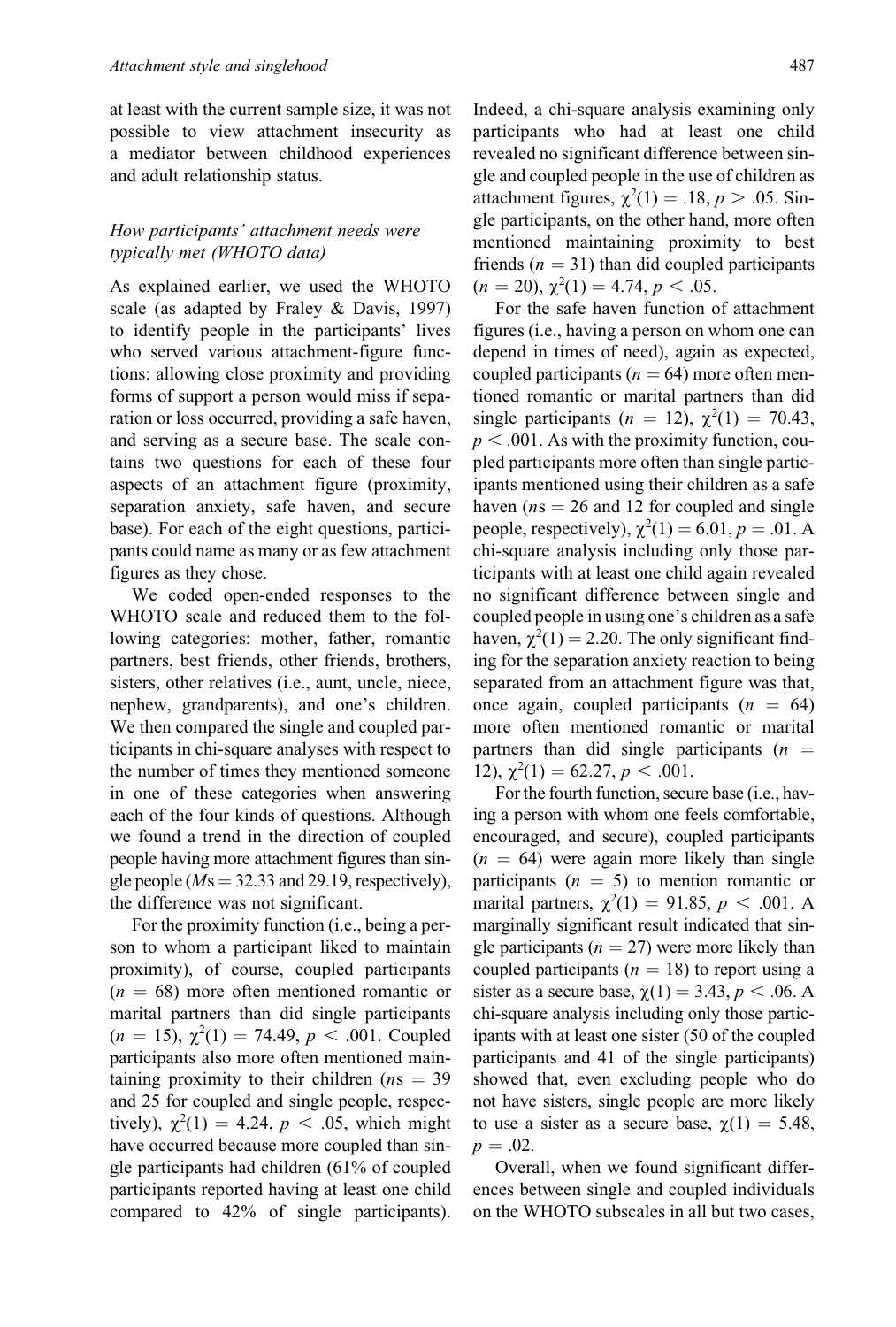the coupled peoplementioned using a particular person for attachment-related functions more than the single people did. In the two exceptional cases, single people used a best friend for proximity maintenance and a sister as a secure base more than coupled people did. (Not surprisingly, coupled people tended to treat their marital partner as a secure base.) This does not mean that single people had fewer people available to serve attachment functions. When it came to parents, other friends, and siblings (with the exception of the cases noted above), both single and coupled study participants relied on people in these categories as attachment figures at about the same rates.

# LIWC analyses of interview transcripts

As explained in the Method section, we examined the use of positive and negative attachmentrelated words during the interviews we conducted. In addition, we read through the interview transcripts to determine the context (positive or negative) of each word because participants could use a word such as ''care'' or ''caring'' to indicate either the presence or the absence of care. We analyzed the attachmentword-use data as a function of both relationship status and attachment dimensions.

We performed a series of  $t$  tests to determine whether relationship status (coupled vs. single) was associated with using attachmentrelated words. Coupled participants were significantly more likely than single participants to use the word "supporting" ( $t = 2.63$ ,  $df =$  $105, p = .01; Ms = 15.44$  coupled, 8.64 single), while single participants more often used the words "lonely" ( $t = -2.79$ ,  $df = 105$ ,  $p = .006$ ;  $Ms = 0.17$  coupled, 0.77 single), "rejected" ( $t =$  $-2.12$ ,  $df = 105$ ,  $p = .037$ ;  $Ms = 0.07$  coupled, 0.42 single), "alone"  $(t = -1.94, df = 105,$  $p = .055$ ;  $Ms = 2.72$  coupled, 4.60 single), and "isolated" ( $t = -2.38$ ,  $df = 105$ ,  $p =$ .019,  $Ms = 0.07$  coupled, 0.67 single).

We also discovered associations between the attachment dimensions and word use. Avoidant attachment was positively correlated with using the word "distrust" ( $r = .18, p < .05$ ). Further examination of the transcripts revealed that participants used this word most often in a negative context, as illustrated in this quotation from a relatively avoidant participant's transcript:

And I've dated a little bit since, but I've just had a hard time connecting with different people. . I've tended to stay very busy and I think it relates back to that whole [unclear comments], distrust. Now I have distrust.

Avoidance was negatively correlated with using the word "supporting" ( $r = -.20, p <$ .05), indicating that people scoring high on avoidance less often used that word (or related words, such as ''supportive'') in their interviews.

Attachment anxiety was correlated with using the words "cuddle"  $(r = .24, p < .01)$ , "reliable" ( $r = .20$ ,  $p < .05$ ), "distrust" ( $r =$ .20,  $p < .05$ ), and "insecure" ( $r = .18$ ,  $p <$ .05). Closer examination of the transcripts revealed that with the exception of ''reliable,'' participants tended to mention these words in negative contexts. The following quotation from an anxious participant's transcript illustrates the use of the word ''insecure'' in a negative context:

First time in my life [I fell in love] and because I had always felt ugly and insecure, I was embarrassed, ashamed of myself.... So I fell in love and he told me he didn't. that he was a lawyer and he didn't drink, and didn't smoke pot, and didn't do drugs, because I don't and I said, ''Great, great.'' Well it ends up that he was banned from practicing law in California. He drank every day, smoked pot, and did drugs.

Like avoidance, attachment anxiety was negatively correlated with using the word ''supporting'' and related words such as ''supportive" ( $r = -.26$ ,  $p < .01$ ), indicating that anxious participants less often used such words in their interviews.

In summary, both single status and insecure attachment were associated with certain patterns of word use. These analyses supported the analyses of negative affective states, indicating that both single status and insecurity are associated with states such as loneliness. The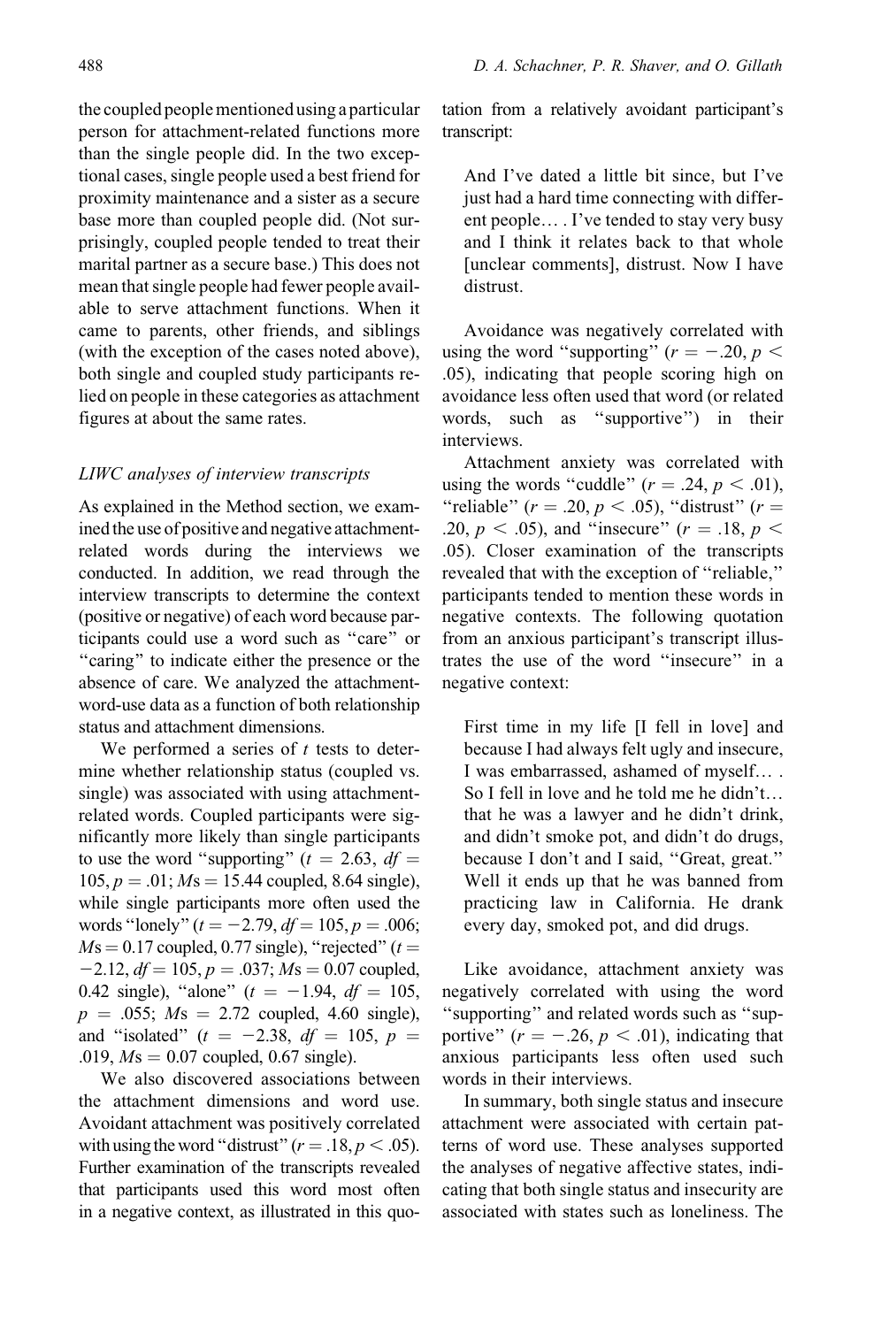LIWC analyses also revealed the importance of trust.

## **Discussion**

We conducted this study to examine ways in which single adults deal with attachmentrelated issues in the absence of a long-term romantic or marital partner. We were especially interested in the attachment patterns of longterm single adults, and in the kinds of people they use as attachment figures or sexual partners in lieu of long-term exclusive relationship partners. Additionally, we examined the possibility that adults who remain single had more troubled childhood relationships with parents.

# Correlates and determinants of long-term singlehood

Based on the extensive attachment theory literature (see Mikulincer & Shaver, 2007, for a review), we suspected that insecure attachment patterns (particularly avoidant attachment) might be overrepresented among long-term single adults. In spite of our predictions, with one exception, we found no significant difference in the prevalence of insecure attachment between single and coupled participants. We did find an association between attachment anxiety and singlehood, but only among men, which may be due to traditional gender roles that promote expectations about initiating relationships and risking rejection.

Although single status showed little relation to attachment insecurity, long-term singlehood did seem to be associated with depression and general anxiety, suggesting contrary to the tone of DePaulo's (2006) very positive picture of singlehood—that a single life may present considerable emotional challenges. Given that negative affective states such as loneliness are associated with health problems (e.g., Cacioppo, Hawkley, & Berntson, 2003), this may not be a trivial matter for single adults. Nonetheless, our findings also indicate that attachment insecurity is associated with negative affect (particularly loneliness). Our analysis of word use in the interviews (via LIWC) supported these results, indicating that both attachment insecurity and single status were associated with negative affective states such as loneliness.

With respect to meeting sexual needs, single participants were more likely than coupled ones to engage in casual sex and to masturbate. They also tended to report lower levels of sexual satisfaction overall, indicating that the absence of a regular intimate partner results in some dissatisfaction in the sexual realm, regardless of alternatives such as casual partners and masturbation. This finding seems contrary to DePaulo's (2006) suggestion that a single life is just as fulfilling as a coupled life.

At the start of our study, we proposed that long-term singlehood, like insecure attachment, might be associated with troubled childhood relationships with parents. Our results supported this prediction in that single participants reported worse relationships with parents during childhood or at least seemed to look back on them as troubled, with neglect and indifference on the part of both mother and father being particularly prominent. Overall, we found indications that childhood experiences with parents help explain both single status and attachment insecurities in adulthood, although as described above, we did not find a strong association between singlehood and attachment.

One aim of our study was to examine longterm single peoples' use of attachment figures; considering that coupled people generally rely on their relationship partners to meet their various attachment needs (e.g., Fraley & Davis, 1997; Hazan & Zeifman, 1999; Simpson et. al., 2007; Trinke & Bartholomew, 1997), we wondered how people without regular romantic partners would meet these needs. In our sample, single participants reported more reliance on sisters and friends than did coupled participants (who tended to list their long-term relationship partners and their children as important attachment figures), but single participants did not report less use of attachment figures overall. In other words, single people configure their attachment hierarchies (Bowlby, 1969/1982) differently than coupled people, but they still have figures available to provide a safe haven and secure base, which supports one of DePaulo's (2006) contentions. We must note, however, that the WHOTO measure does not assess quality of attachment relationships or the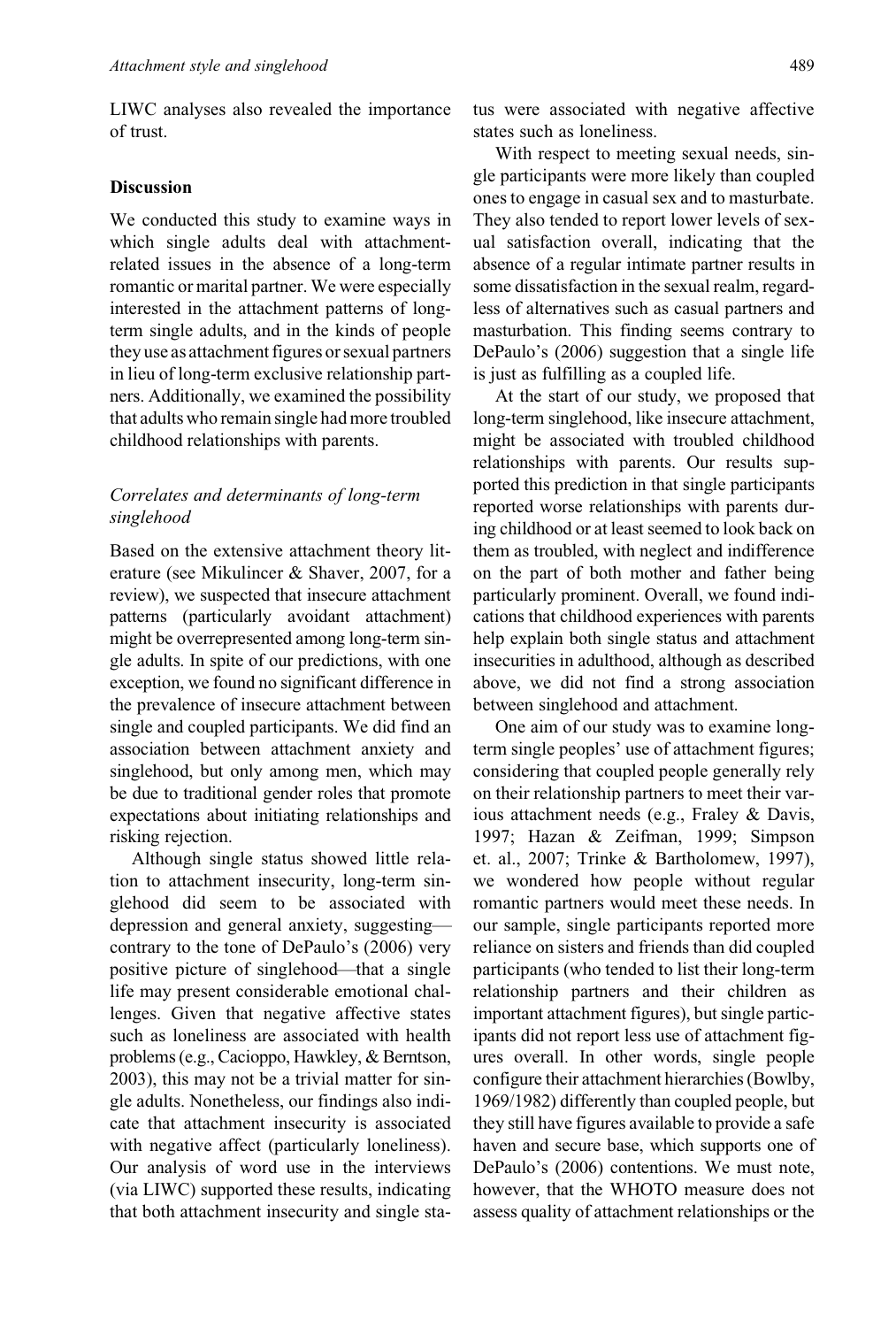extent to which particular attachment figures actually satisfy attachment needs, so future studies need to address these issues.

Overall, the results paint an initial empirical picture of long-term singlehood as being fairly complex. On the one hand, long-term singlehood does not seem to be associated significantly with insecure attachment (at least when studied with our sample size), and our WHOTO analyses indicate that single people have just as many attachment figures available as do coupled people. Nonetheless, the longterm singles in our sample reported higher levels of depression, general anxiety, and sexual dissatisfaction compared to the coupled participants. While long-term singlehood may not be as damning as contemporary sociologists often claim (e.g., Waite & Gallagher, 2000), it is certainly not as straightforwardly fulfilling as DePaulo (2006) suggests. She claimed that any dissatisfaction single adults experienced was more the result of prejudice and discrimination in American society, but that seems unlikely to be the only, or even the most important, determinant of dissatisfaction.

Future studies should more directly examine the determinants of long-term singlehood because adult attachment measures did not indicate that a particular form of insecurity is largely responsible (although this might be due to the reluctance of extremely avoidant people to get involved in our study, which required self-selection rather than random sampling among all adults). The hints in the data that single people experienced more troubled childhood relationships with parents compared to coupled people suggest that some aspect of relationships with parents might be partially responsible for long-term singlehood later in life. If future research reveals additional details about the origins, problems, and prospects of single life, these insights should prove useful for clinical work with single adults and for those adults' own self-understanding.

## Limitations and future directions

As with any study, particularly one as exploratory as ours, we need to discuss some of the limitations of our methods. Due to the lack of availability of an appropriate sampling frame, we recruited participants from the community via newspaper ads and e-mail notifications and they do not represent the general population. Similarly, some kinds of single people—for example, particularly avoidant ones—may have failed to respond to our advertisements because they did not wish to have their social lives studied. On a related note, despite our efforts to match the coupled participants with the single ones on characteristics such as age and education—using snowball sampling that began with the single participants—the latter group ended up being significantly older than the coupled sample. We do not know the reason for this, but future research should aim at larger and more perfectly matched samples.

Second, we based most of our analyses, with the exception of the LIWC word counts, on selfreport measures rather than behavioral observations. All self-report data are subject to response bias, particularly self-report data on sensitive topics such as those examined in the present study (e.g., past relationships with parents and current sexual behavior). Participants may not have been entirely truthful, particularly during the face-to-face interviews. Countering this concern, however, is the fact that people obviously revealed both very personal and in some cases very painful experiences.

Third, most of our analyses were correlational in nature, and we collected all the data within a short time span. It would be worthwhile to study the same issues longitudinally to see whether there are causal connections between past relationships with parents, attachment style, loneliness, depression, and current relationship status. Similarly, we must keep in mind that our sample consisted solely of participants living in the United States; our results may not generalize to other cultural contexts. For example, long-term singlehood may be more socially acceptable in collectivistic cultures, which emphasize family and social relations over finding one long-term partner. Further research should include participants from non-Western cultures to examine the possibility that the extended social networks characteristic of these cultures help buffer the detrimental effects of long-term singlehood found in our study.